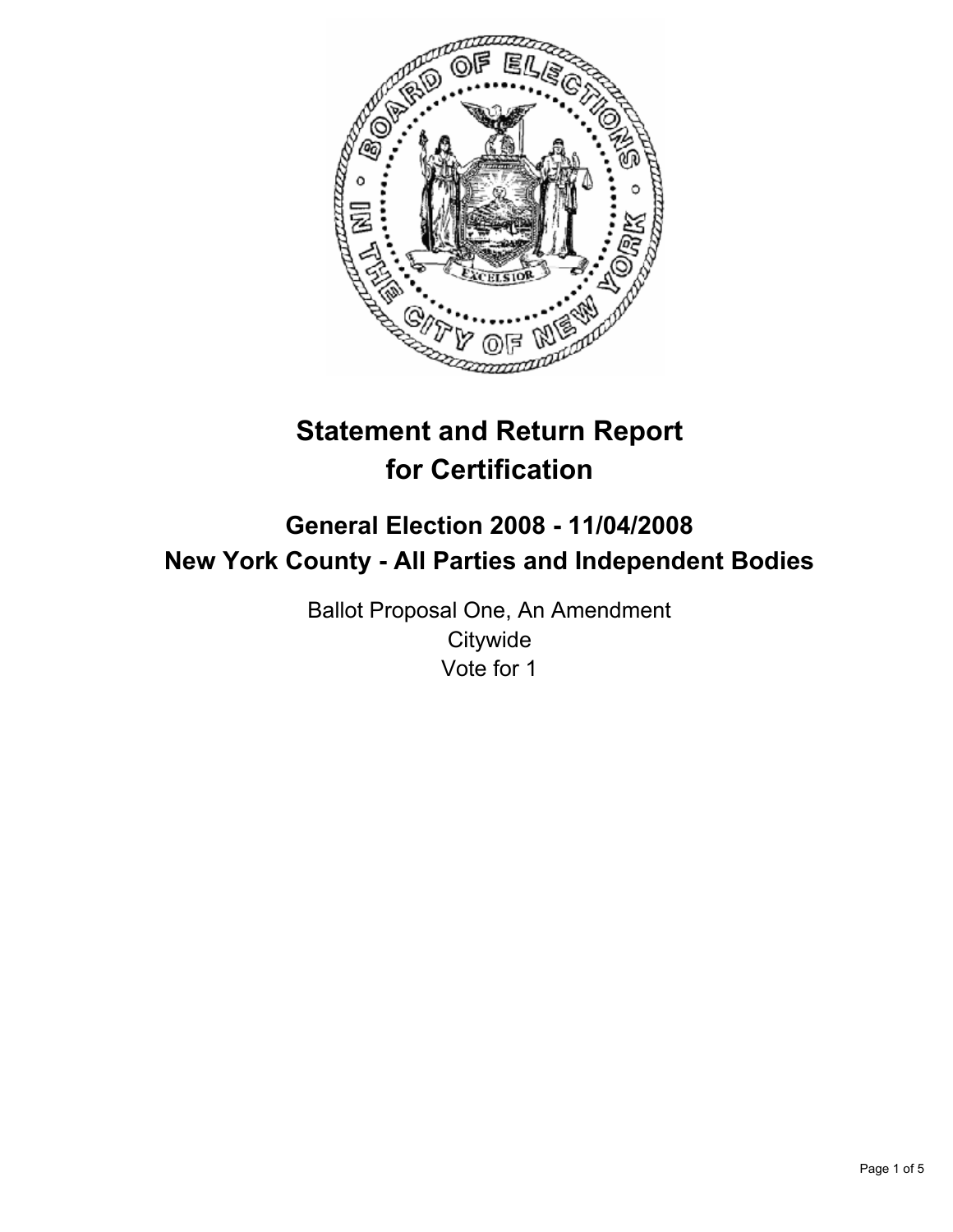

# **Assembly District 64**

| <b>PUBLIC COUNTER</b> | 39,600 |
|-----------------------|--------|
| <b>EMERGENCY</b>      | 268    |
| ABSENTEE/MILITARY     | 1,468  |
| <b>AFFIDAVIT</b>      | 2,066  |
| <b>Total Ballots</b>  | 44,042 |
| <b>YES</b>            | 6,373  |
| <b>NO</b>             | 1,822  |
| <b>Total Votes</b>    | 8,195  |
| Unrecorded            | 35,847 |

# **Assembly District 65**

| PUBLIC COUNTER       | 54,027 |
|----------------------|--------|
| <b>EMERGENCY</b>     | 18     |
| ABSENTEE/MILITARY    | 2,688  |
| <b>AFFIDAVIT</b>     | 2,761  |
| <b>Total Ballots</b> | 60,941 |
| <b>YES</b>           | 11,576 |
| <b>NO</b>            | 2,899  |
| <b>Total Votes</b>   | 14,475 |
| Unrecorded           | 46,466 |

#### **Assembly District 66**

| PUBLIC COUNTER       | 58,049 |
|----------------------|--------|
| <b>EMERGENCY</b>     | 339    |
| ABSENTEE/MILITARY    | 3,917  |
| <b>AFFIDAVIT</b>     | 2,803  |
| <b>Total Ballots</b> | 67,362 |
| <b>YES</b>           | 16,559 |
| <b>NO</b>            | 3,636  |
| <b>Total Votes</b>   | 20,195 |
| Unrecorded           | 47,167 |

#### **Assembly District 67**

| PUBLIC COUNTER       | 60,184 |
|----------------------|--------|
| <b>EMERGENCY</b>     | 377    |
| ABSENTEE/MILITARY    | 3,482  |
| <b>AFFIDAVIT</b>     | 2,600  |
| <b>Total Ballots</b> | 68,608 |
| <b>YES</b>           | 16,809 |
| <b>NO</b>            | 3,644  |
| <b>Total Votes</b>   | 20,453 |
| Unrecorded           | 48,155 |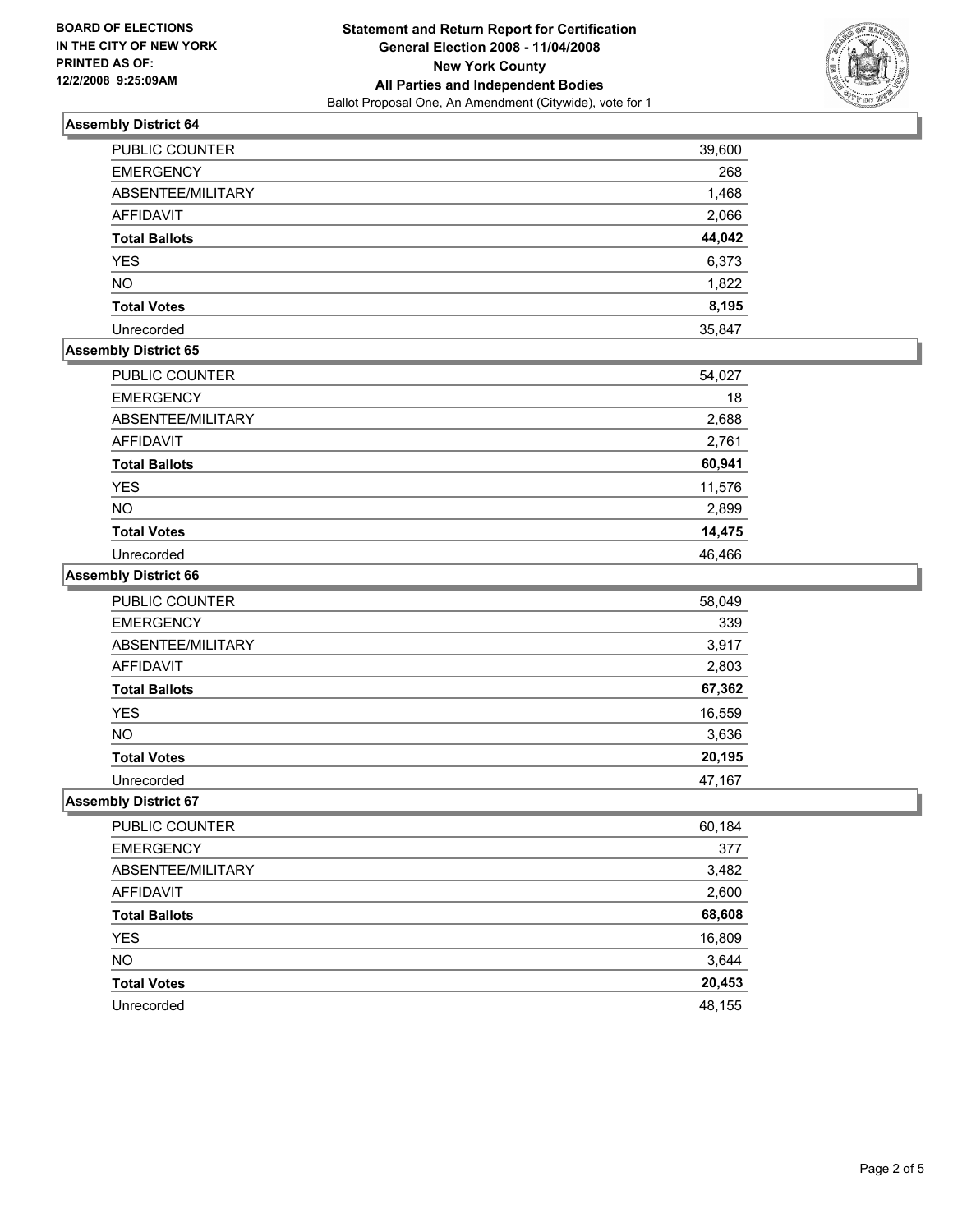

# **Assembly District 68**

| <b>PUBLIC COUNTER</b> | 41,406 |
|-----------------------|--------|
| <b>EMERGENCY</b>      | 264    |
| ABSENTEE/MILITARY     | 1,079  |
| <b>AFFIDAVIT</b>      | 2,542  |
| <b>Total Ballots</b>  | 45,563 |
| <b>YES</b>            | 4,511  |
| <b>NO</b>             | 1,435  |
| <b>Total Votes</b>    | 5,946  |
| Unrecorded            | 39,617 |

#### **Assembly District 69**

| PUBLIC COUNTER       | 54,202 |
|----------------------|--------|
| <b>EMERGENCY</b>     | 503    |
| ABSENTEE/MILITARY    | 2,626  |
| <b>AFFIDAVIT</b>     | 2,206  |
| <b>Total Ballots</b> | 60,942 |
| <b>YES</b>           | 12,294 |
| <b>NO</b>            | 2,406  |
| <b>Total Votes</b>   | 14,700 |
| Unrecorded           | 46.242 |

### **Assembly District 70**

| <b>PUBLIC COUNTER</b> | 46,522 |
|-----------------------|--------|
| <b>EMERGENCY</b>      | 621    |
| ABSENTEE/MILITARY     | 1,309  |
| AFFIDAVIT             | 2,839  |
| <b>Total Ballots</b>  | 51,531 |
| <b>YES</b>            | 5,521  |
| <b>NO</b>             | 1,734  |
| <b>Total Votes</b>    | 7,255  |
| Unrecorded            | 44,276 |

#### **Assembly District 71**

| PUBLIC COUNTER       | 44,210 |
|----------------------|--------|
| <b>EMERGENCY</b>     | 383    |
| ABSENTEE/MILITARY    | 1,272  |
| AFFIDAVIT            | 2,313  |
| <b>Total Ballots</b> | 48,671 |
| YES                  | 7,129  |
| <b>NO</b>            | 1,856  |
| <b>Total Votes</b>   | 8,985  |
| Unrecorded           | 39,686 |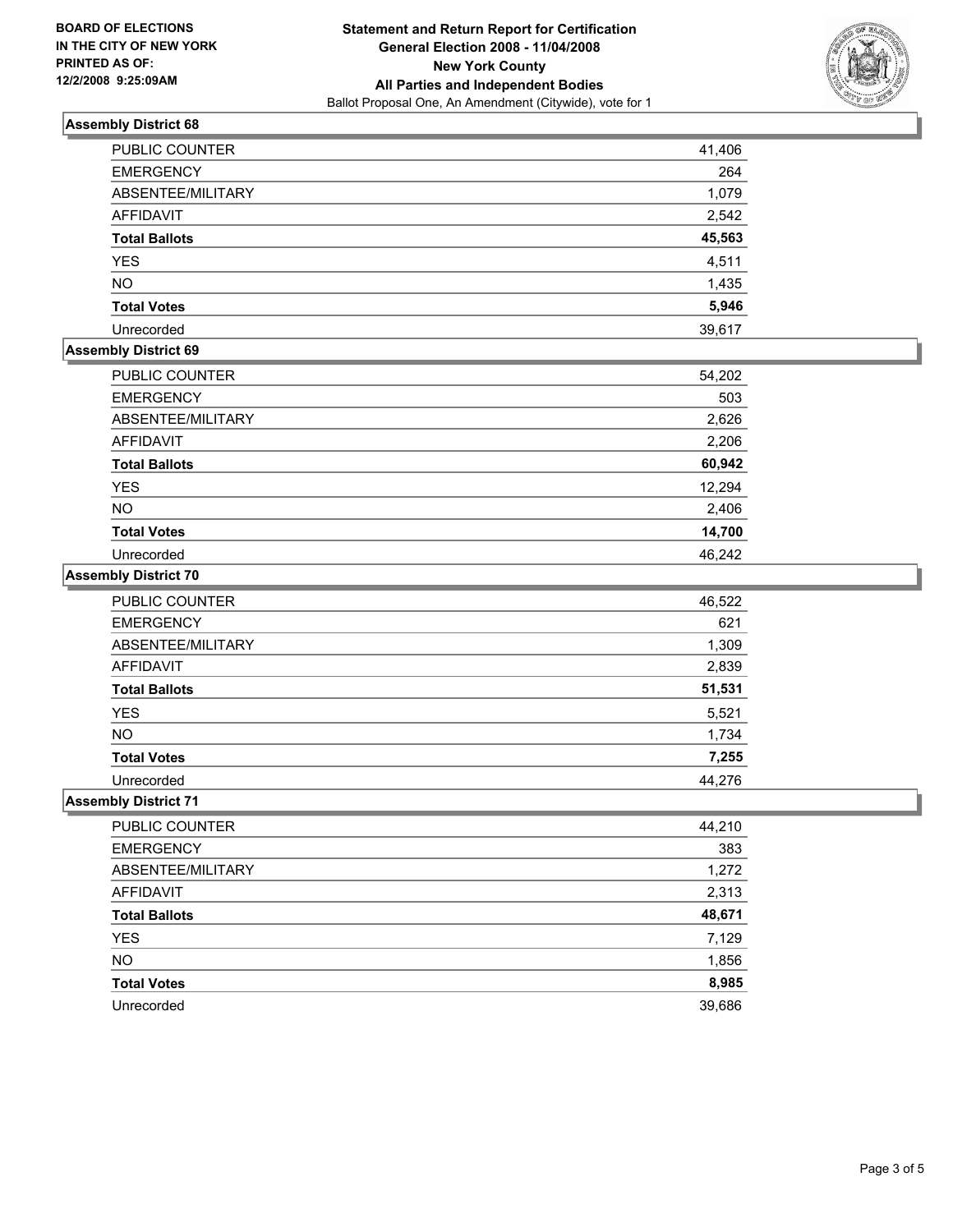

# **Assembly District 72**

| <b>PUBLIC COUNTER</b> | 34,350 |
|-----------------------|--------|
| <b>EMERGENCY</b>      | 126    |
| ABSENTEE/MILITARY     | 524    |
| <b>AFFIDAVIT</b>      | 1,610  |
| <b>Total Ballots</b>  | 36,924 |
| <b>YES</b>            | 3,362  |
| <b>NO</b>             | 1,022  |
| <b>Total Votes</b>    | 4,384  |
| Unrecorded            | 32,540 |

# **Assembly District 73**

| PUBLIC COUNTER       | 55,306 |
|----------------------|--------|
| <b>EMERGENCY</b>     | 781    |
| ABSENTEE/MILITARY    | 3,461  |
| AFFIDAVIT            | 2,432  |
| <b>Total Ballots</b> | 63,895 |
| <b>YES</b>           | 12,364 |
| <b>NO</b>            | 3,032  |
| <b>Total Votes</b>   | 15,396 |
| Unrecorded           | 48,499 |

### **Assembly District 74**

| PUBLIC COUNTER       | 53,063 |
|----------------------|--------|
| <b>EMERGENCY</b>     | 493    |
| ABSENTEE/MILITARY    | 2,367  |
| <b>AFFIDAVIT</b>     | 2,613  |
| <b>Total Ballots</b> | 59,627 |
| YES                  | 10,697 |
| <b>NO</b>            | 2,596  |
| <b>Total Votes</b>   | 13,293 |
| Unrecorded           | 46,334 |

#### **Assembly District 75**

| 57,018 |
|--------|
| 595    |
| 3,268  |
| 2,894  |
| 65,460 |
| 14,234 |
| 3,292  |
| 17,526 |
| 47,934 |
|        |